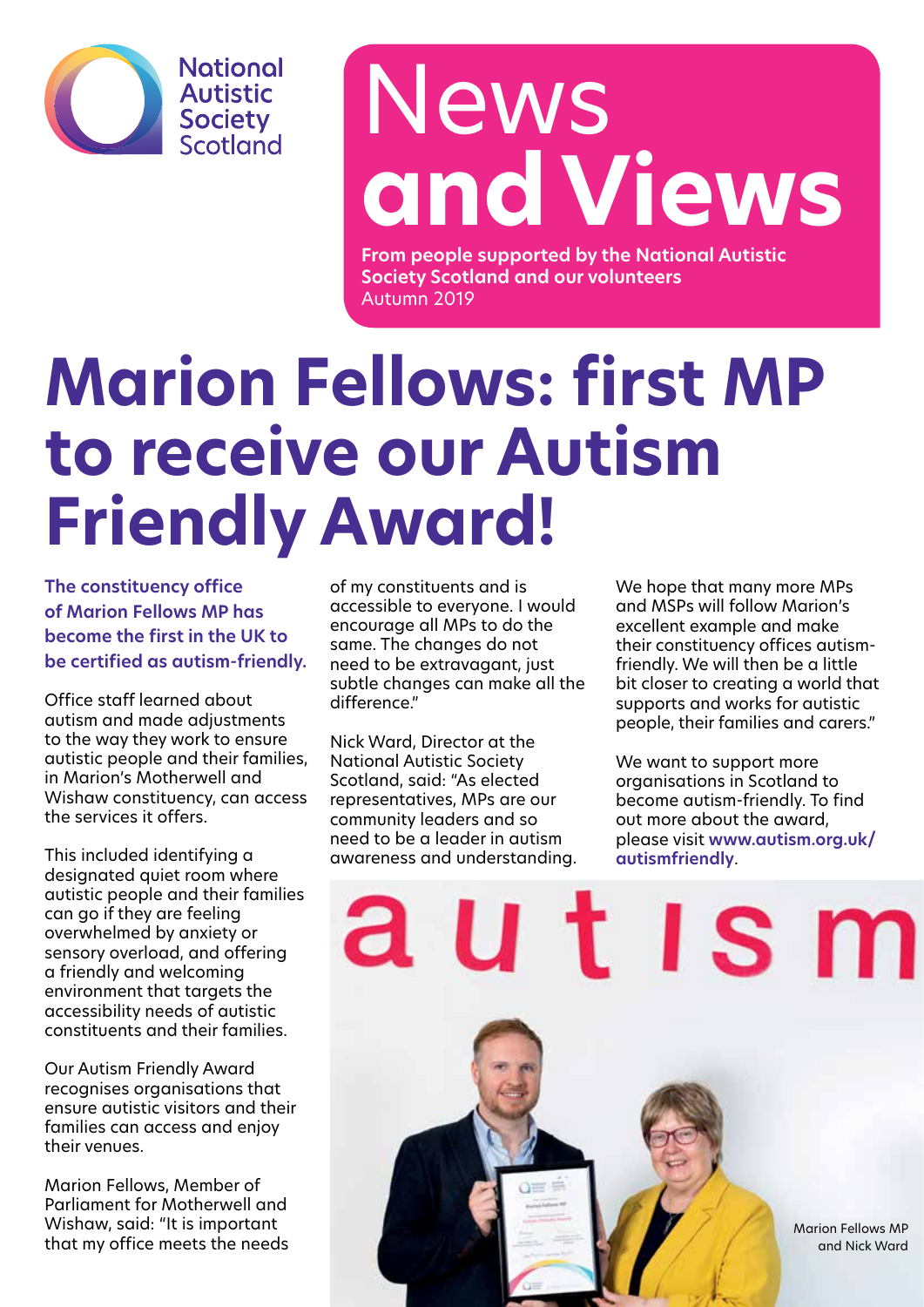

# welcome

## **CONTENTS**

#### PAGE<sub>3</sub>

News about our meeting with the Minister for Mental Health and an update from our Director, Nick Ward.

#### PAGE 4

Read about what's been happening at Catrine Bank, and the latest branch and social groups news.

#### PAGE<sub>5</sub>

Meet Maureen Ruddy, a volunteer with our Education Rights Service.

#### PAGE 6

The latest news from Daldorch House School and our fundraising team.

#### PAGE<sub>7</sub>

It's over to our supporter Hayley Ross for drawings depicting a meltdown.

#### PAGE<sub>8</sub>

Get to know Patsy, our new Senior Branch Engagement Officer and find out how you could join our team!

## **From our Editor**

You may remember that I injured my foot last year. Well it has happened again. This time, more seriously – I twisted my ankle while tripping on a step while delivering pizzas.

Unlike last year, this time I went to the accident and emergency department the next morning to get it x-rayed. The result was torn ligaments. It will take several weeks to heal and I have been given a splint binder to wear when I am moving about. This was the first time I had been to accident and emergency alone. Last year my mother came with me. I have learnt my lesson.

I looked back over to the introduction I had written last year and noticed that I had said very little, due to the detail of my injury taking up so many words. So, this time I wanted to say what I had no room to say last year – if you are suffering from something painful (sore joint, back, foot, etc) or something seems wrong with you (temperature, bleeding, depression, etc) please tell someone! Don't suffer in silence. This is a hangover from when we did not have the healthcare system we have today. Think about it. Back in the 1800s, when a delivery person injured their foot, was it possible for them to go to a doctor and have it checked out? Exactly.

#### **Gordon Wallace**

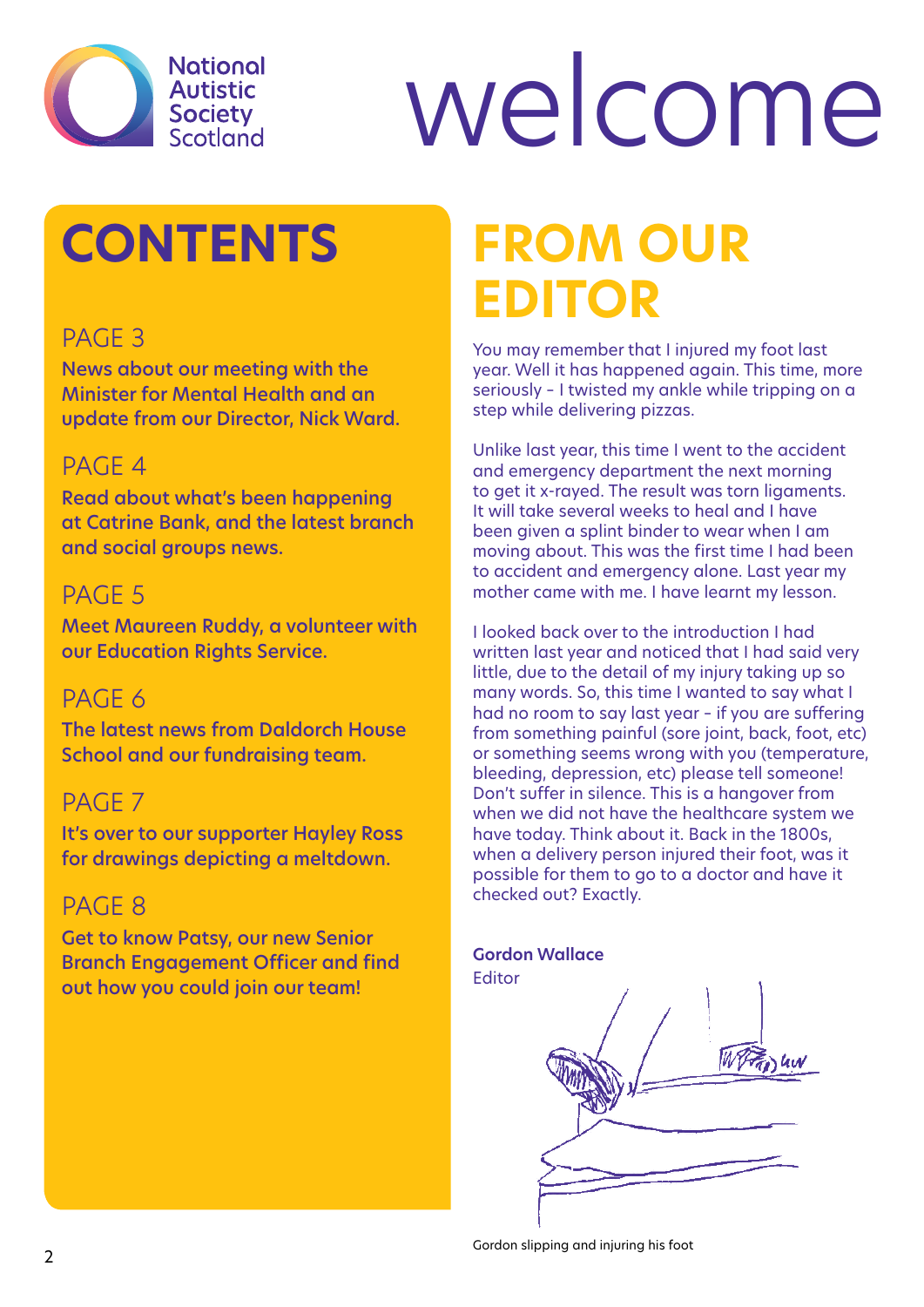

### **WE MEET THE Minister for Mental Health**

We recently met with Clare Haughey, Minister for Mental Health, to discuss the issues and topics affecting autistic people and their families in Scotland.

The meeting took place at Scottish Parliament and was an opportunity for us to tell the Minister about the barriers autistic people and their families face in accessing help and support – and to share our recommendations for how Scottish Government can help.

During the meeting, we discussed our charity's continued concern about autistic people sectioned under mental health legislation. We highlighted the lack of appropriate provision in local areas, meaning autistic people can be stuck in assessment and treatment units.

We also discussed how pleased our charity is with the reviews the Scottish Government is undertaking into mental health legislation, and our contribution to Andrew Rome's Independent Review of Learning Disability and Autism in the Mental Health Act. We found the meeting to be very beneficial and we plan to continue to work with the Minister to help improve the lives of autistic people in Scotland.



# update

### **From our Director**

Welcome to another jampacked edition of *News and Views*.

At the start of this summer, I visited the constituency office of Marion Fellows MP to present our Autism Friendly Award. Marion's



office has shown a real commitment to ensuring it is accessible for autistic people and their families, and I'm so pleased we were able to formally recognise their achievement. It was wonderful to speak to Marion and her staff about the adaptions they have made for autistic people – and we want to encourage more MSPs and MPs to do the same.

Daldorch House School held an end-of-term prom this summer too and I would like to thank everyone who was involved in helping to make the evening so special for the people we support. Turn to page six to read more.

Were you one of our 70 branch members and their families who attended Dreamnight at Blair Drummond Safari Park? Jenni Nicoll from our North Ayrshire Branch has written an article on page four about how much the event means to her family.

In September, for the first time in many years, we will be hosting a conference on the important issue of Women and Girls and I'd love for you to come along! Find how you can attend by visiting **www.autism.org.uk/conferences**.

Finally, I want to share some good news with you. Caroline Stevens will be joining our charity in November as our new UK Chief Executive. Caroline will be joining us after six years serving as Chief Executive of KIDS. I look forward to welcoming Caroline to Scotland and showcasing the important work we do across the country.

As always, thank you for your support,

**Nick Ward** Director, the National Autistic Society Scotland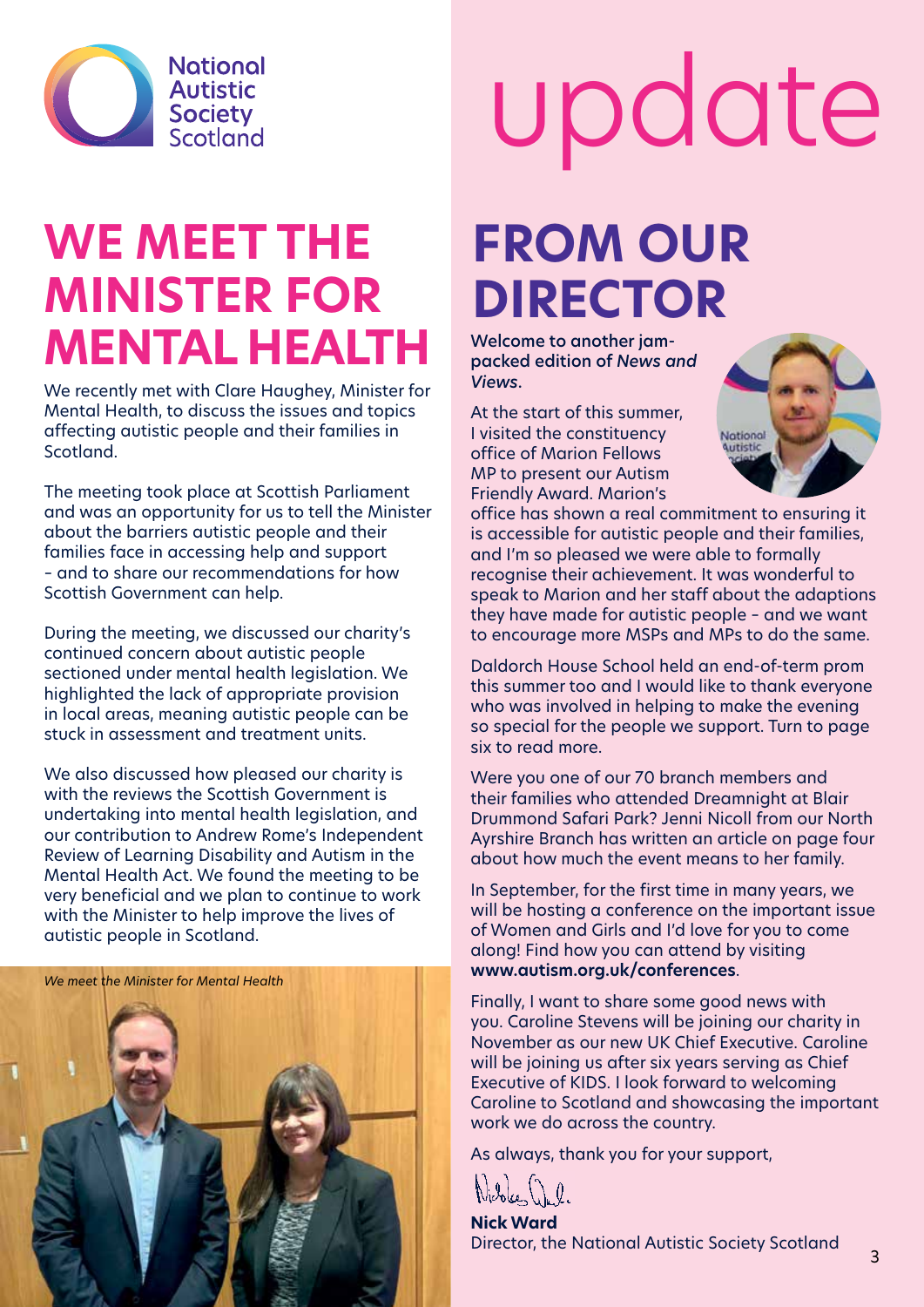

## our news

## **NEWS FROM CATRINE BANK**

#### **By Euan Grant, Senior Support Worker at Catrine Bank**

Noel is one of the people we support at Catrine Bank. He thoroughly enjoys new adventures, but plans and preparations are needed in advance of activities going ahead.

A few weeks ago, we took Noel to Craig Tara Caravan Park for his annual holiday. Craig Tara is about 45 minutes away from our supported living service and we drove there with Noel.

We made sure that we had structures in place to help Noel manage each day of his holiday, and to make sure it was memorable. Noel loves going to the caravan park and we have supported him to do so on several occasions since 2017. Noel enjoyed visiting the swimming pool and we also went for walks along the beach.

We used visual guides to let Noel decide where to go for dinner every night, and he loved the evening musical entertainment at the caravan park – the tribute acts were his favourite!



My two sons and I were among 70 children and their families who recently spent a magical afterhours evening at Blair Drummond Safari Park.

Dreamnight is an international event that sees zoos, wildlife parks and aquariums open specially for children and families who are living with lifelong illnesses or disabilities.

We had an amazing night and were able to spend quality time together as a family – without people staring, making comments or judging my sons' behaviour. It can be hard to get out as a family which is why I am so thankful that Dreamnight exists and allows us to make special memories together.



Liam and Sean enjoying the rides

#### **KPMG extend partnership with our charity**

Advisory firm KPMG have announced the extension of



their support for our charity until 2020. Staff from the firm's Glasgow, Edinburgh and

Aberdeen offices have volunteered more than 250 hours, and raised £70,000 to help fund our social groups since our charity partnership began in 2017.

Our social groups are a Scotland-wide, locally run programme that offers opportunities for autistic people to socialise, mix with peers and be themselves. The groups meet regularly and equip members for living independent lives by providing opportunities to form close relationships, as well as developing self-confidence and social skills.

If you would like to find out more about our social groups, please email **sandra.buckley@nas.org.uk** or call **0141 221 8090**.



enjoying his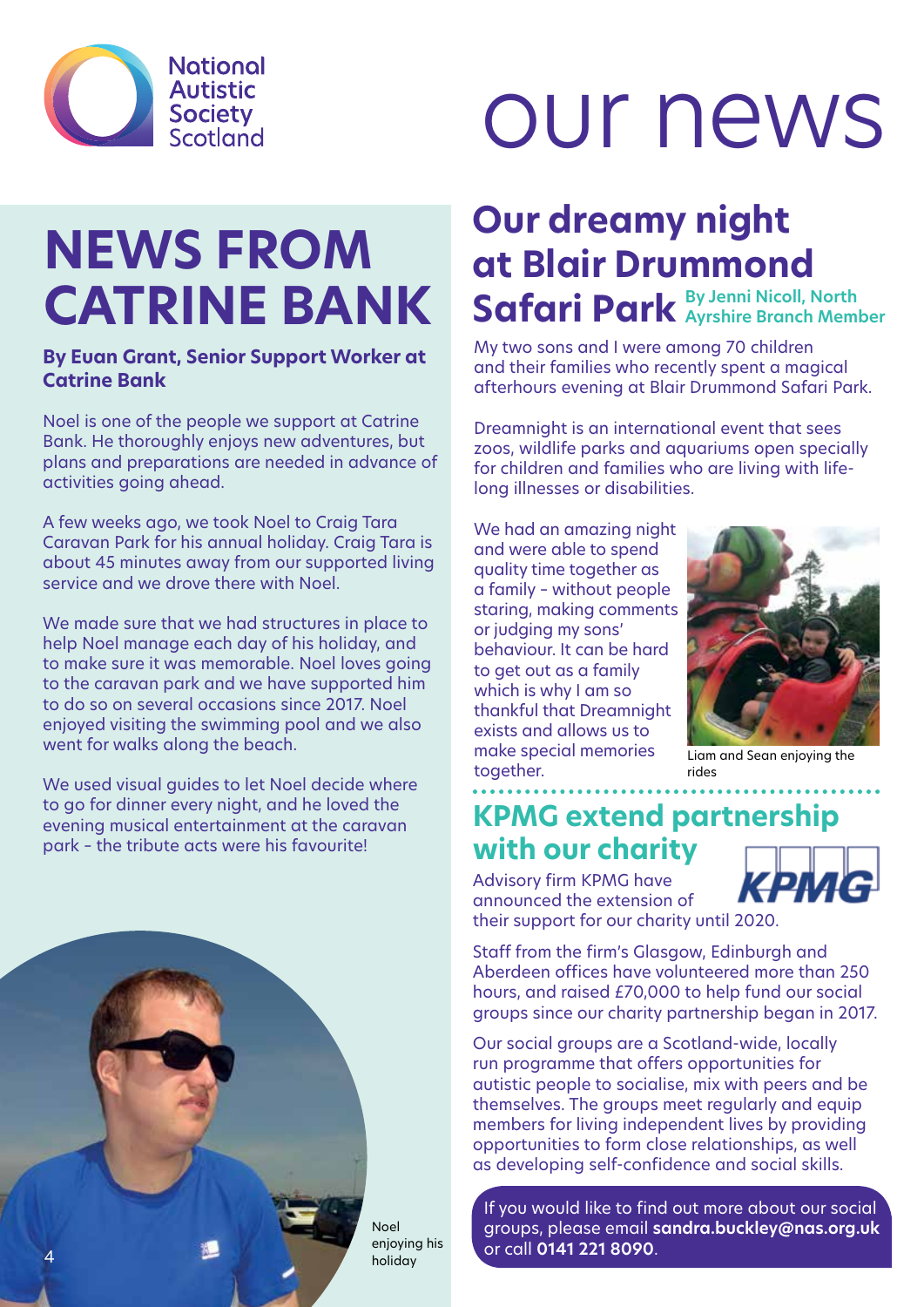

## our volunteer



#### **Maureen Ruddy** Education Rights Service volunteer

Interview and illustration by Gordon Wallace

#### Q: **Who are you?**

My name is Maureen Ruddy and I volunteer with the National Autistic Society Scotland's Education Rights Service.

The service provides impartial and confidential information and support to families on school education rights and entitlements. I was a primary school teacher, head teacher and subsequently quality improvement officer with Dundee City Council for 40 years before my retirement in 2006.

After successfully undergoing a number of training modules on education law and additional support needs legislation, I became an Education Rights Service volunteer nine years ago. I provide parents and carers with telephone advice and information to help equip them with the tools they need to access efficient and effective education that their autistic children are entitled to.

#### Q: **Why did you decide to become a volunteer?**

I decided to volunteer when my lovely grandson, Joseph, was diagnosed as autistic. Our family knew little about autism and I wanted to know so much more to help support Joseph and his parents. I sometimes find it difficult to make time every week to speak to a stranger on the phone – life can get in the way but I continue to volunteer because I love being able to advise people who are very often in a desperate situation. Their gratitude can be overwhelming, humbling and a joy to receive. We ask everyone we support to complete a survey to make sure we are meeting their needs and providing a high-quality service.

#### Q: **Can you tell me more about yourself?**

I live a very full life and I am usually on hand to help with my grandchildren when needed. My husband and I have travelled extensively throughout the world and have visited five continents. We have a great love of cruising.

#### Q: **Do you have any hobbies?**

I like to go walking every morning and attend pilates classes twice a week. Music has always been my passion and I am the musical director of a local women's group and Parish Church Choir.

#### **VOLUNTEERING OPPORTUNITIES**

Volunteering with the National Autistic Society Scotland is a great way to meet new people and learn new skills, whilst making a real difference to the lives of autistic people.

We are recruiting volunteer befrienders and mentors for our Person to Person service which supports autistic people aged 26 and over.

The project helps autistic people overcome challenges and meet goals, such as taking part in social activities, facing problems at work, or dealing with complicated banking and housing issues.

As a volunteer befriender or mentor, you will provide support to autistic people in Glasgow and the surrounding areas faceto-face, by phone or by email.

To find out more, please visit **www.autism.org. uk/volunteer**.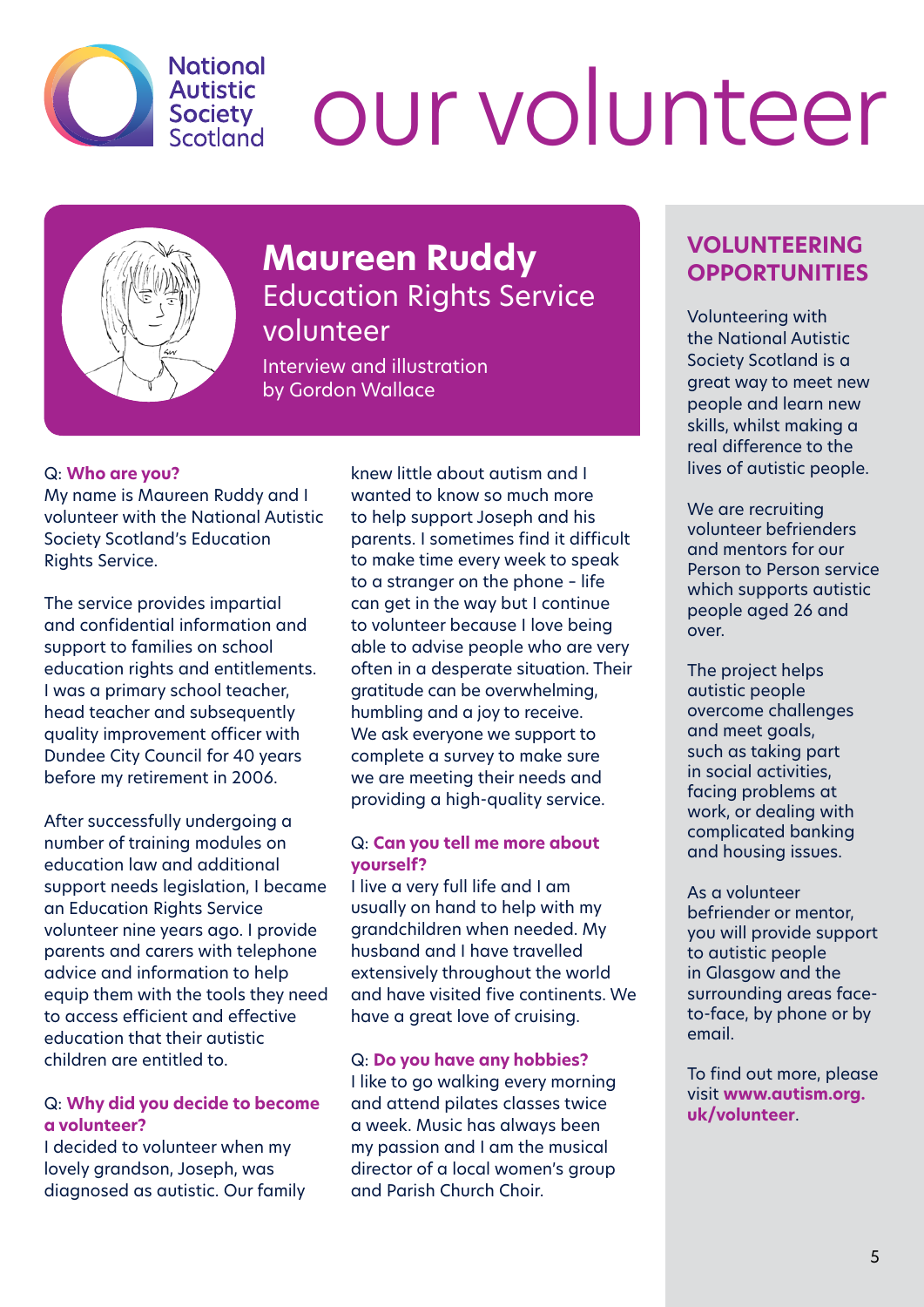

### **News from Daldorch House School**

#### **By Nicola Boyd, Assistant Psychologist at Daldorch House School**

We recently celebrated the end of our school year with a red-carpet inspired prom for our pupils.

To prepare for the big night, we offered salon services such as nail painting and hair styling to pupils. Everyone choose their own outfit to wear – kilts and dresses were a popular choice!

We wanted to make the experience as memorable as possible for the people we support and arranged a limousine ride in the school grounds. Everyone loved it and we took lots of lovely photographs afterwards.

Staff helped transform our gym hall into ballroom and we offered a very special dining experience complete with fancy table cloths and champagne flutes. The evening was brought to a close with a disco and dancing.

For many of our pupils, this was an opportunity to experience an event which many people take for granted. We're so pleased we were able to make the evening so special and are already looking forward to next year's event.



# fundraising

### **Amy and Connor raise the roof with fundraising gig**



Amy Callaghan is a participant in our Cashback for Communities-funded Moving Forward employability project. Together with her boyfriend Connor, Amy organised a fundraising gig as a thank you for the help and support she has received from our charity and raised more than £1,000.

You can find out more about our Moving Forward service that helps autistic young people to prepare for employment by visiting **www.autism.org.uk/movingforward** 

### **It's a tour de force for Neil**

We were delighted to welcome Neil Copeland to our Glasgow office a few weeks ago to present him with a cycle jersey ahead of the start of his epic fundraising cycle from France to the Black Forest in Germany.



Neil in his cycling jersey

Neil's sister, Laurie, received support from our charity and very sadly passed away late last year. His route through France, Switzerland and Germany will take him through towns and cities visited with their parents when they were children.

Please visit **www.notthetour.com** to support Neil and find out more about his trip.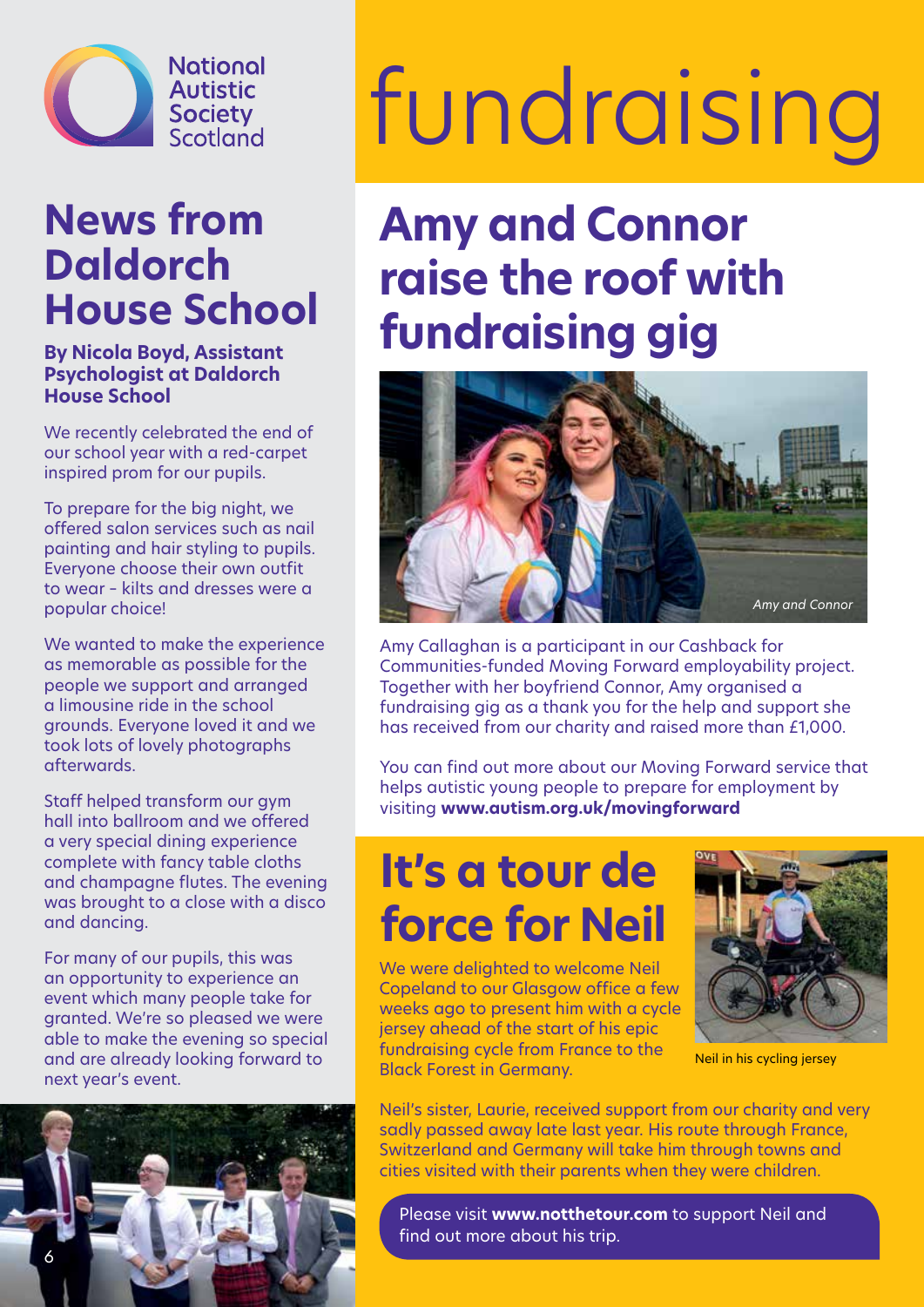

your stories

## **How it feels to have a meltdown by Hayley Ross**

#### **Meltdowns are often very hard to describe to others, especially in the moment of them happening.**

It feels like I am drowning in different emotions – it is suffocating. Even when I am doing okay, I feel like there is a rope around my neck ready to pull me back under at any given moment.

> **When I have a meltdown, I often struggle to seek help**

It is scary and I never know what to do. Small things can cause me to experience a meltdown – things like too much university work, my mum raising her voice – I really don't know why.

When I have a meltdown, I often struggle to seek help, and sometimes I even reject help for the sole reason of thinking I am a burden to others.

The media often portrays being autistic as a problem – that we need extra support or attention as opposed to non-autistic people. It can be hard to handle sometimes, as I can be over-empathetic and this only adds fuel to the fire.

I see social media posts which are supposed to be uplifting but for me, I feel like they are done out of

pity. An example of this is people sharing and liking posts for an autistic child who is celebrating their birthday on their own.

Of course, this is a reality – I myself have experienced this – but when it comes down to it, who out of the people who engaged with the post will actually help?

It feels like a never-ending meltdown and sometimes I don't know how to get back up – sometimes I am not even sure who to trust to help. This is how I felt when I drew this image.



If you would like to contribute, please email **scotlandnews@nas.org.uk.**